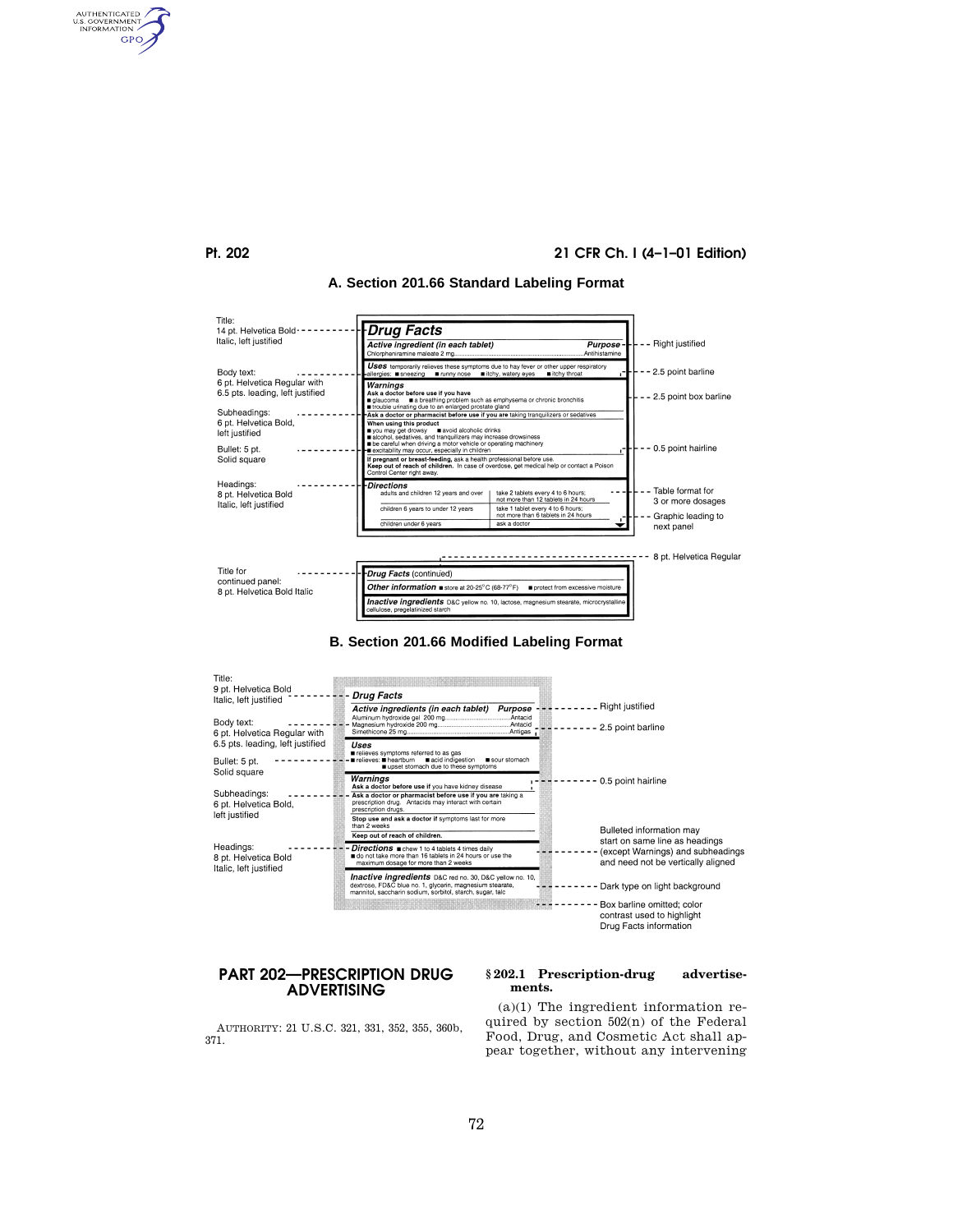written, printed, or graphic matter, except the proprietary names of ingredients, which may be included with the listing of established names.

(2) The order of listing of ingredients in the advertisement shall be the same as the order of listing of ingredients on the label of the product, and the information presented in the advertisement concerning the quantity of each such ingredient shall be the same as the corresponding information on the label of the product.

(3) The advertisement shall not employ a fanciful proprietary name for the drug or any ingredient in such a manner as to imply that the drug or ingredient has some unique effectiveness or composition, when, in fact, the drug or ingredient is a common substance, the limitations of which are readily recognized when the drug or ingredient is listed by its established name.

(4) The advertisement shall not feature inert or inactive ingredients in a manner that creates an impression of value greater than their true functional role in the formulation.

(5) The advertisement shall not designate a drug or ingredient by a proprietary name that, because of similarity in spelling or pronunciation, may be confused with the proprietary name or the established name of a different drug or ingredient.

(b)(1) If an advertisement for a prescription drug bears a proprietary name or designation for the drug or any ingredient thereof, the established name, if such there be, corresponding to such proprietary name or designation shall accompany such proprietary name or designation each time it is featured in the advertisement for the drug; but, except as provided below in this subparagraph, the established name need not be used with the proprietary name or designation in the running text of the advertisement. On any page of an advertisement in which the proprietary name or designation is not featured but is used in the running text, the established name shall be used at least once in the running text in association with such proprietary name or designation and in the same type size used in the running text: *Provided, however,* That if the proprietary name or designation is used in the running text in larger size type, the established name shall be used at least once in association with, and in type at least half as large as the type used for, the most prominent presentation of the proprietary name or designation in such running text. If any advertisement includes a column with running text containing detailed information as to composition, prescribing, side effects, or contraindications and the proprietary name or designation is used in such column but is not featured above or below the column, the established name shall be used at least once in such column of running text in association with such proprietary name or designation and in the same type size used in such column of running text: *Provided, however,* That if the proprietary name or designation is used in such column of running text in larger size type, the established name shall be used at least once in association with, and in type at least half as large as the type used for, the most prominent presentation of the proprietary name or designation in such column of running text. Where the established name is required to accompany or to be used in association with the proprietary name or designation, the established name shall be placed in direct conjunction with the proprietary name or designation, and the relationship between the proprietary name or designation and the established name shall be made clear by use of a phrase such as ''brand of'' preceding the established name, by brackets surrounding the established name, or by other suitable means.

(2) The established name shall be printed in letters that are at least half as large as the letters comprising the proprietary name or designation with which it is joined, and the established name shall have a prominence commensurate with the prominence with which such proprietary name or designation appears, taking into account all pertinent factors, including typography, layout, contrast, and other printing features.

(c) In the case of a prescription drug containing two or more active ingredients, if the advertisement bears a proprietary name or designation for such mixture and there is no established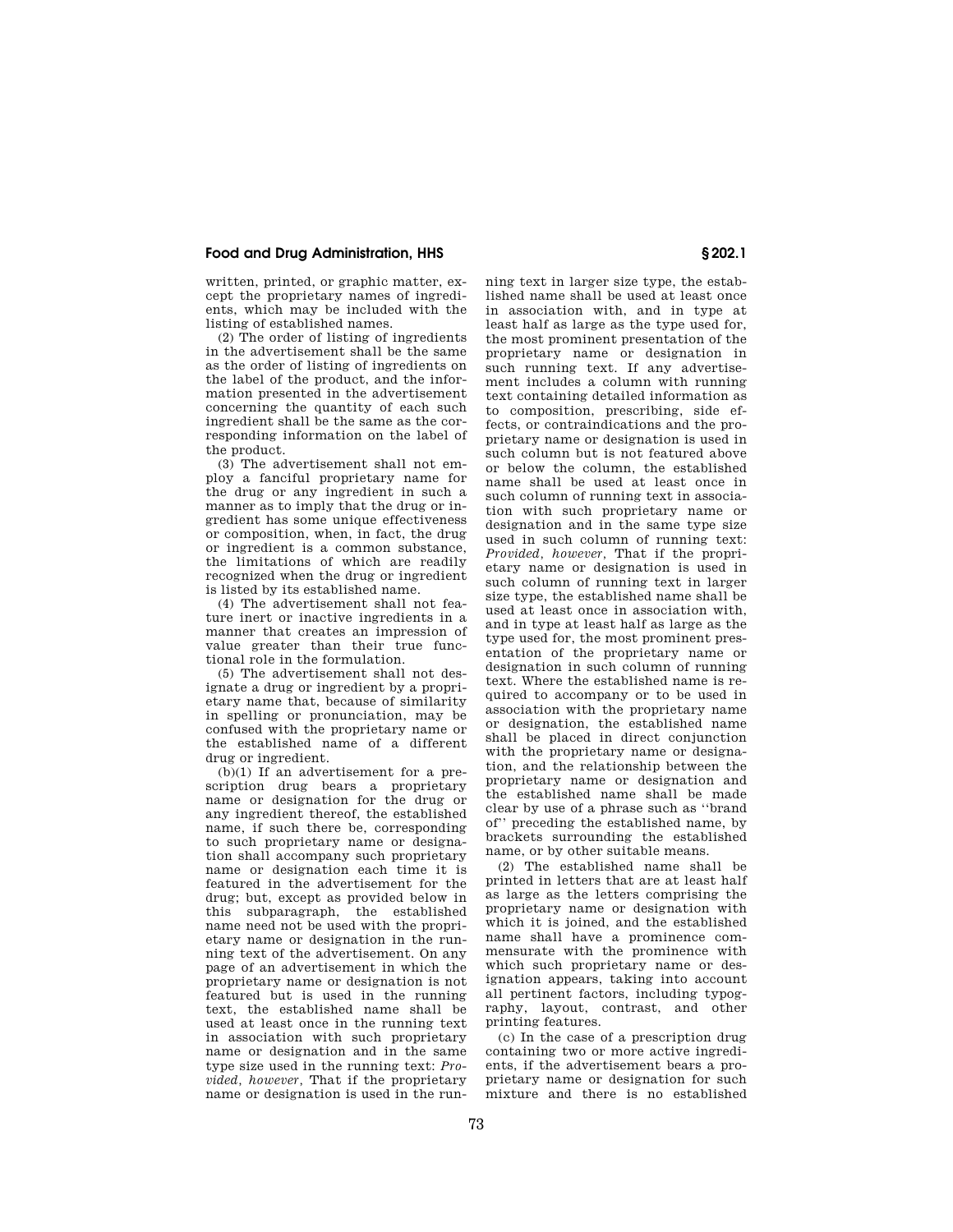name corresponding to such proprietary name or designation, the quantitative ingredient information required in the advertisement by section 502(n) of the act shall be placed in direct conjunction with the most prominent display of the proprietary name or designation. The prominence of the quantitative ingredient information shall bear a reasonable relationship to the prominence of the proprietary name.

(d)(1) If the advertisement employs one proprietary name or designation to refer to a combination of active ingredients present in more than one preparation (the individual preparations differing from each other as to quantities of active ingredients and/or the form of the finished preparation) and there is no established name corresponding to such proprietary name or designation, a listing showing the established names of the active ingredients shall be placed in direct conjunction with the most prominent display of such proprietary name or designation. The prominence of this listing of active ingredients shall bear a reasonable relationship to the prominence of the proprietary name and the relationship between such proprietary name or designation, and the listing of active ingredients shall be made clear by use of such phrase as "brand of", preceding the listing of active ingredients.

(2) The advertisement shall prominently display the name of at least one specific dosage form and shall have the quantitative ingredient information required by section 502(n) of the act in direct conjunction with such display. If other dosage forms are listed in the advertisement, the quantitative ingredient information for such dosage forms shall appear in direct conjunction and in equal prominence with the most prominent listing of the names of such dosage forms.

(e) True statement of information in brief summary relating to side effects, contraindications, and effectiveness:

(1) *When required.* All advertisements for any prescription drug (''prescription drug'' as used in this section means drugs defined in section 503(b)(1) of the act and § 201.105, applicable to drugs for use by man and veterinary drugs, respectively), except advertise-

# **§ 202.1 21 CFR Ch. I (4–1–01 Edition)**

ments described in paragraph (e)(2) of this section, shall present a true statement of information in brief summary relating to side effects, contraindications (when used in this section ''side effects, contraindications'' include side effects, warnings, precautions, and contraindications and include any such information under such headings as cautions, special considerations, important notes, etc.) and effectiveness. Advertisements broadcast through media such as radio, television, or telephone communications systems shall include information relating to the major side effects and contraindications of the advertised drugs in the audio or audio and visual parts of the presentation and unless adequate provision is made for dissemination of the approved or permitted package labeling in connection with the broadcast presentation shall contain a brief summary of all necessary information related to side effects and contraindications.

(2) *Exempt advertisements.* The following advertisements are exempt from the requirements of paragraph (e)(1) of this section under the conditions specified:

(i) *Reminder advertisements.* Reminder advertisements are those which call attention to the name of the drug product but do not include indications or dosage recommendations for use of the drug product. These reminder advertisements shall contain only the proprietary name of the drug product, if any; the established name of the drug product, if any; the established name of each active ingredient in the drug product; and, optionally, information relating to quantitative ingredient statements, dosage form, quantity of package contents, price, the name and address of the manufacturer, packer, or distributor or other written, printed, or graphic matter containing no representation or suggestion relating to the advertised drug product. If the Commissioner finds that there is evidence of significant incidence of fatalities or serious injury associated with the use of a particular prescription drug, he may withdraw this exemption by so notifying the manufacturer, packer, or distributor of the drug by letter. Reminder advertisements, other than those solely intended to convey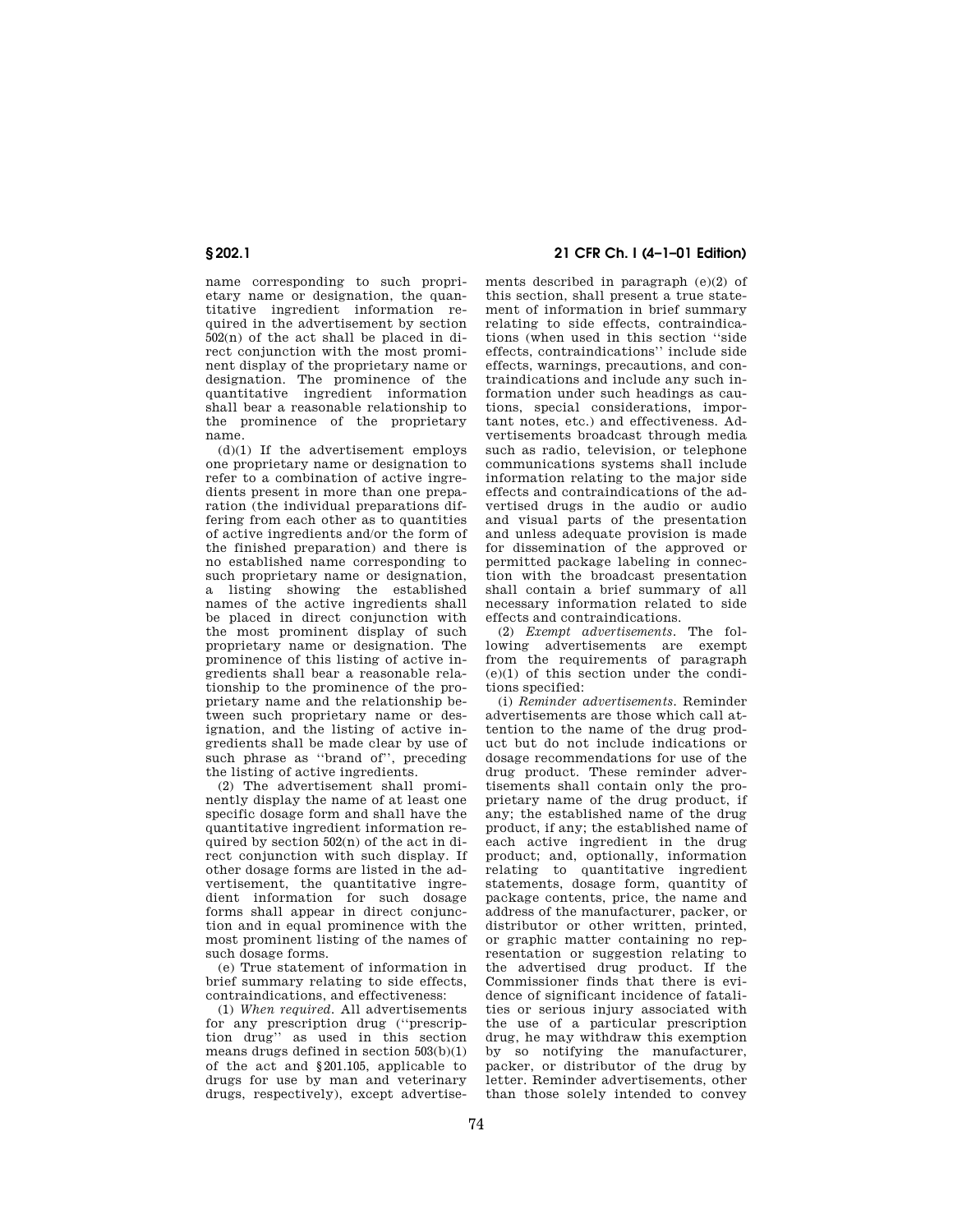price information including, but not limited to, those subject to the requirements of § 200.200 of this chapter, are not permitted for a prescription drug product whose labeling contains a boxed warning relating to a serious hazard associated with the use of the drug product. Reminder advertisements which are intended to provide consumers with information concerning the price charged for a prescription for a drug product are exempt from the requirements of this section if they meet all of the conditions contained in § 200.200 of this chapter. Reminder advertisements, other than those subject to the requirements of § 200.200 of this chapter, are not permitted for a drug for which an announcement has been published pursuant to a review on the labeling claims for the drug by the National Academy of Sciences/National Research Council (NAS/NRC), Drug Efficacy Study Group, and for which no claim has been evaluated as higher than ''possibly effective.'' If the Commissioner finds the circumstances are such that a reminder advertisement may be misleading to prescribers of drugs subject to NAS/NRC evaluation, such advertisements will not be allowed and the manufacturer, packer, or distributor will be notified either in the publication of the conclusions on the effectiveness of the drug or by letter.

(ii) *Advertisements of bulk-sale drugs.* Advertisements of bulk-sale drugs that promote sale of the drug in bulk packages in accordance with the practice of the trade solely to be processed, manufactured, labeled, or repackaged in substantial quantities and that contain no claims for the therapeutic safety or effectiveness of the drug.

(iii) *Advertisements of prescriptioncompounding drugs.* Advertisements of prescription-compounding drugs that promote sale of a drug for use as a prescription chemical or other compound for use by registered pharmacists in compounding prescriptions if the drug otherwise complies with the conditions for the labeling exemption contained in § 201.120 and the advertisement contains no claims for the therapeutic safety or effectiveness of the drug.

(3) *Scope of information to be included; applicability to the entire advertisement.* (i) The requirement of a true statement of information relating to side effects, contraindications, and effectiveness applies to the entire advertisement. Untrue or misleading information in any part of the advertisement will not be corrected by the inclusion in another distinct part of the advertisement of a brief statement containing true information relating to side effects, contraindications, and effectiveness of the drug. If any part or theme of the advertisement would make the advertisement false or misleading by reason of the omission of appropriate qualification or pertinent information, that part or theme shall include the appropriate qualification or pertinent information, which may be concise if it is supplemented by a prominent reference on each page to the presence and location elsewhere in the advertisement of a more complete discussion of such qualification or information.

(ii) The information relating to effectiveness is not required to include information relating to all purposes for which the drug is intended but may optionally be limited to a true statement of the effectiveness of the drug for the selected purpose(s) for which the drug is recommended or suggested in the advertisement. The information relating to effectiveness shall include specific indications for use of the drug for purposes claimed in the advertisement; for example, when an advertisement contains a broad claim that a drug is an antibacterial agent, the advertisement shall name a type or types of infections and microorganisms for which the drug is effective clinically as specifically as required, approved, or permitted in the drug package labeling.

(iii) The information relating to side effects and contraindications shall disclose each specific side effect and contraindication (which include side effects, warnings, precautions, and contraindications and include any such information under such headings as cautions, special considerations, important notes, etc.; see paragraph  $(e)(1)$  of this section) contained in required, approved, or permitted labeling for the advertised drug dosage form(s): *Provided, however,*

(*a*) The side effects and contraindications disclosed may be limited to those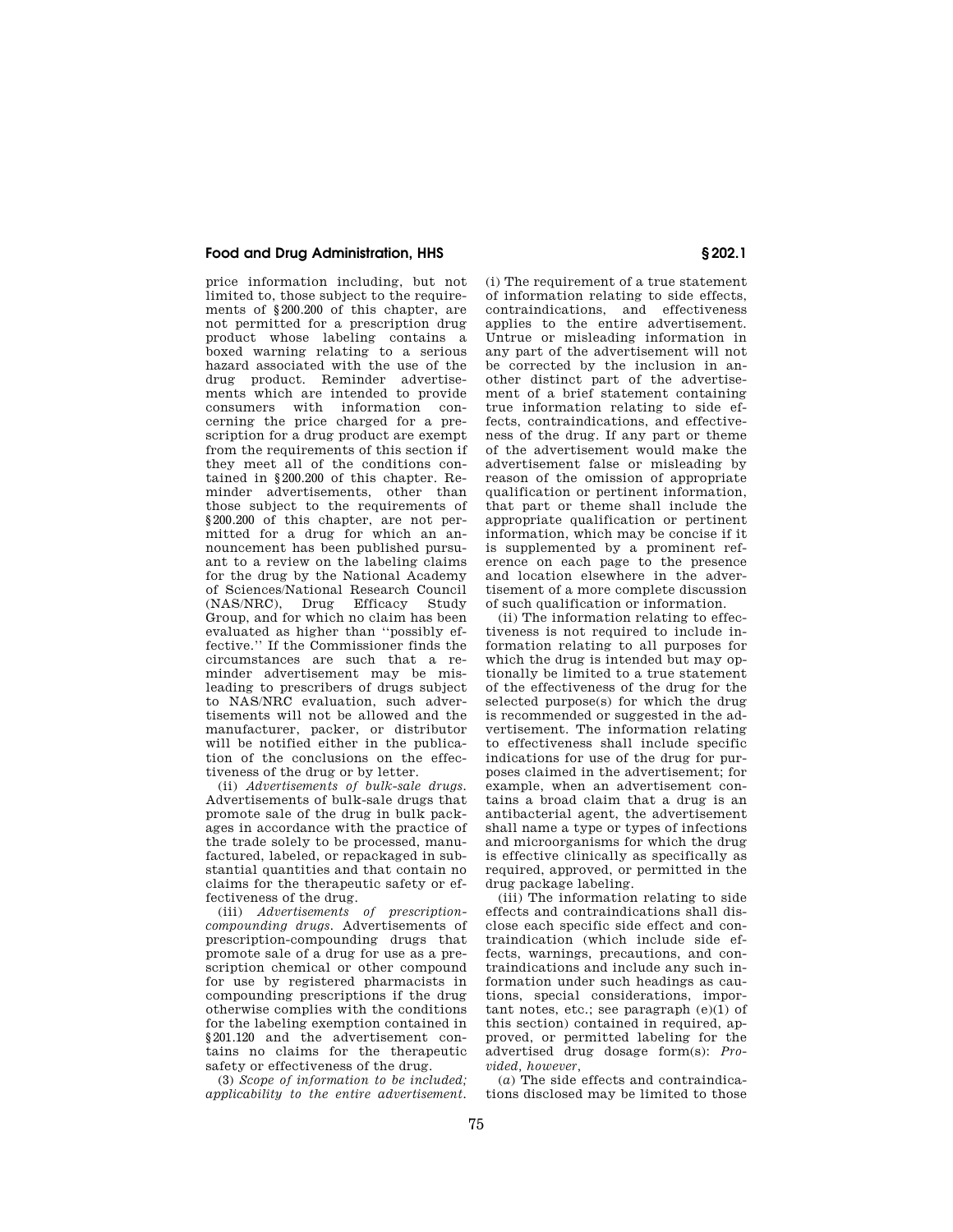pertinent to the indications for which the drug is recommended or suggested in the advertisement to the extent that such limited disclosure has previously been approved or permitted in drug labeling conforming to the provisions of §§ 201.100 or 201.105; and

(*b*) The use of a single term for a group of side effects and contraindications (for example, "blood dyscrasias")<br>for disclosure of "leukopenia," for disclosure of ''agranulocytosis,'' and ''neutropenia'') is permitted only to the extent that the use of such a single term in place of disclosure of each specific side effect and contraindication has been previously approved or permitted in drug labeling conforming to the provisions of §§ 201.100 or 201.105.

(4) *Substance of information to be included in brief summary.*  $(i)(a)$  An advertisement for a prescription drug covered by a new-drug application approved pursuant to section 505 of the act after October 10, 1962 or section 512 of the act after August 1, 1969, or any approved supplement thereto, shall not recommend or suggest any use that is not in the labeling accepted in such approved new-drug application or supplement. The advertisement shall present information from labeling required, approved, or permitted in a new-drug application relating to each specific side effect and contraindication in such labeling that relates to the uses of the advertised drug dosage form(s) or shall otherwise conform to the provisions of paragraph (e)(3)(iii) of this section.

(*b*) If a prescription drug was covered by a new-drug application or a supplement thereto that became effective prior to October 10, 1962, an advertisement may recommend or suggest:

(*1*) Uses contained in the labeling accepted in such new-drug application and any effective, approved, or permitted supplement thereto.

(*2*) Additional uses contained in labeling in commercial use on October 9, 1962, to the extent that such uses did not cause the drug to be an unapproved ''new drug'' as ''new drug'' was defined in section 201(p) of the act as then in force, and to the extent that such uses would be permitted were the drug subject to paragraph  $(e)(4)(iii)$  of this section.

**§ 202.1 21 CFR Ch. I (4–1–01 Edition)**

(*3*) Additional uses contained in labeling in current commercial use to the extent that such uses do not cause the drug to be an unapproved ''new drug'' as defined in section 201(p) of the act as amended or a ''new animal drug'' as defined in section  $201(v)$  of the act as amended.

The advertisement shall present information from labeling required, approved, or permitted in a new-drug application relating to each specific side effect and contraindication in such labeling that relates to the uses of the advertised drug dosage form(s) or shall otherwise conform to the provisions of paragraph (e)(3)(iii) of this section.

(ii) In the case of an advertisement for a prescription drug other than a drug the labeling of which causes it to be an unapproved ''new drug'' and other than drugs covered by paragraph  $(e)(4)(i)$  of this section, an advertisement may recommend and suggest the drug only for those uses contained in the labeling thereof:

(*a*) For which the drug is generally recognized as safe and effective among experts qualified by scientific training and experience to evaluate the safety and effectiveness of such drugs; or

(*b*) For which there exists substantial evidence of safety and effectiveness, consisting of adequate and well-controlled investigations, including clinical investigations (as used in this section ''clinical investigations,'' ''clinical experience,'' and ''clinical significance" mean in the case of drugs intended for administration to man, investigations, experience, or significance in humans, and in the case of drugs intended for administration to other animals, investigations, experience, or significance in the specie or species for which the drug is advertised), by experts qualified by scientific training and experience to evaluate the safety and effectiveness of the drug involved, on the basis of which it can fairly and responsibly be concluded by such experts that the drug is safe and effective for such uses; or

(*c*) For which there exists substantial clinical experience (as used in this section this means substantial clinical experience adequately documented in medical literature or by other data (to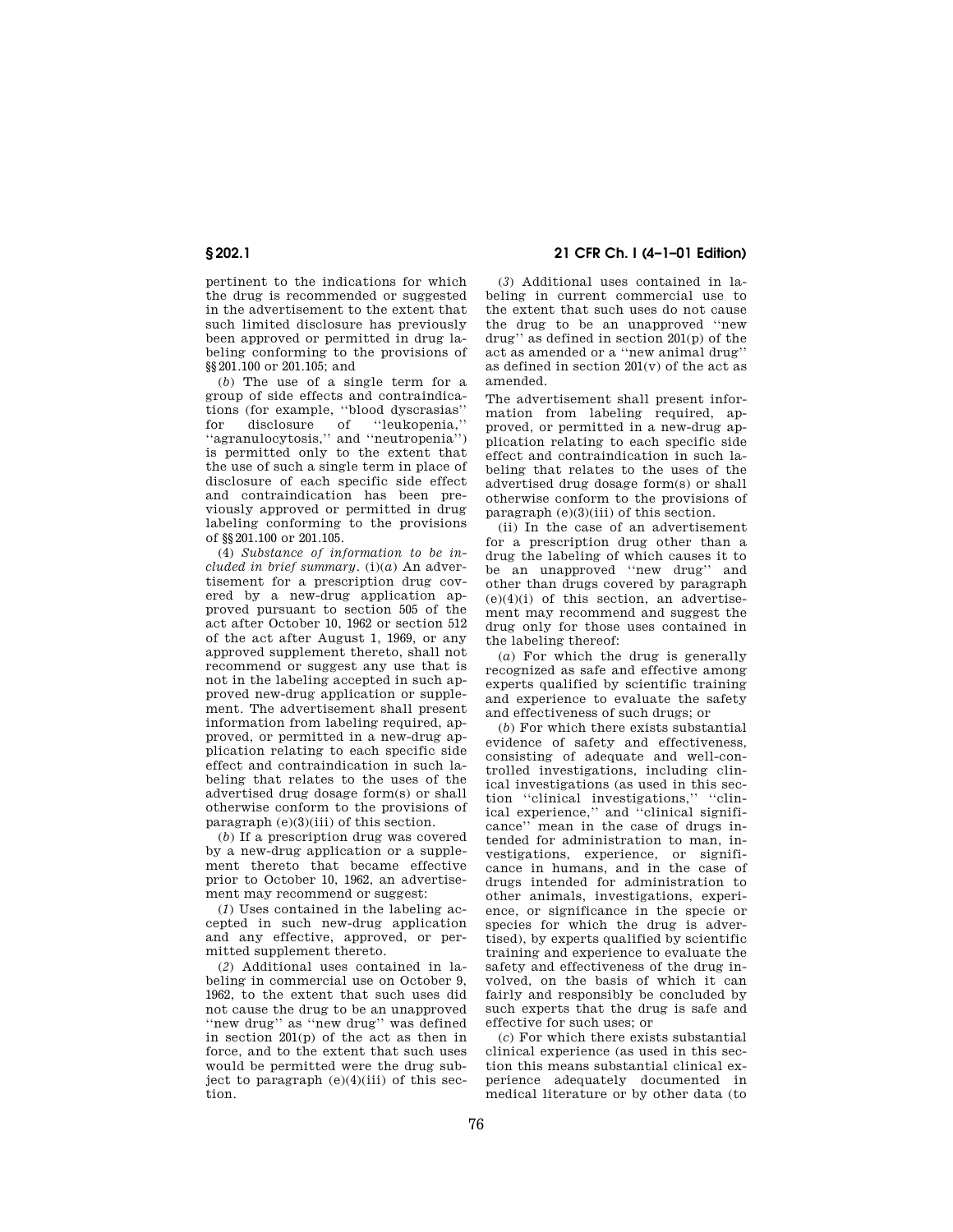be supplied to the Food and Drug Administration, if requested)), on the basis of which it can fairly and responsibly be concluded by qualified experts that the drug is safe and effective for such uses; or

(*d*) For which safety is supported under any of the preceding clauses in paragraphs  $(e)(4)(iii)$   $(a)$ ,  $(b)$ , and  $(c)$  of this section and effectiveness is supported under any other of such clauses. The advertisement shall present information relating to each specific side effect and contraindication that is required, approved, or permitted in the package labeling by §§ 201.100 or 201.105 of this chapter of the drug dosage form(s) or shall otherwise conform to the provisions of paragraph (e)(3)(iii) of this section.

(5) *''True statement'' of information.* An advertisement does not satisfy the requirement that it present a ''true statement'' of information in brief summary relating to side effects, contraindications, and effectiveness if:

(i) It is false or misleading with respect to side effects, contraindications, or effectiveness; or

(ii) It fails to present a fair balance between information relating to side effects and contraindications and information relating to effectiveness of the drug in that the information relating to effectiveness is presented in greater scope, depth, or detail than is required by section 502(n) of the act and this information is not fairly balanced by a presentation of a summary of true information relating to side effects and contraindications of the drug; *Provided, however,* That no advertisement shall be considered to be in violation of this section if the presentation of true information relating to side effects and contraindications is comparable in depth and detail with the claims for effectiveness or safety.

(iii) It fails to reveal facts material in the light of its representations or material with respect to consequences that may result from the use of the drug as recommended or suggested in the advertisement.

(6) *Advertisements that are false, lacking in fair balance, or otherwise misleading* An advertisement for a prescription drug is false, lacking in fair balance, or otherwise misleading, or

otherwise violative of section 502(n) of the act, among other reasons, if it:

(i) Contains a representation or suggestion, not approved or permitted for use in the labeling, that a drug is better, more effective, useful in a broader range of conditions or patients (as used in this section *patients* means humans and in the case of veterinary drugs, other animals), safer, has fewer, or less incidence of, or less serious side effects or contraindications than has been demonstrated by substantial evidence or substantial clinical experience (as described in paragraphs (e)(4)(ii) (*b*) and (*c*) of this section) whether or not such representations are made by comparison with other drugs or treatments, and whether or not such a representation or suggestion is made directly or through use of published or unpublished literature, quotations, or other references.

(ii) Contains a drug comparison that represents or suggests that a drug is safer or more effective than another drug in some particular when it has not been demonstrated to be safer or more effective in such particular by substantial evidence or substantial clinical experience.

(iii) Contains favorable information or opinions about a drug previously regarded as valid but which have been rendered invalid by contrary and more credible recent information, or contains literature references or quotations that are significantly more favorable to the drug than has been demonstrated by substantial evidence or substantial clinical experience.

(iv) Contains a representation or suggestion that a drug is safer than it has been demonstrated to be by substantial evidence or substantial clinical experience, by selective presentation of information from published articles or other references that report no side effects or minimal side effects with the drug or otherwise selects information from any source in a way that makes a drug appear to be safer than has been demonstrated.

(v) Presents information from a study in a way that implies that the study represents larger or more general experience with the drug than it actually does.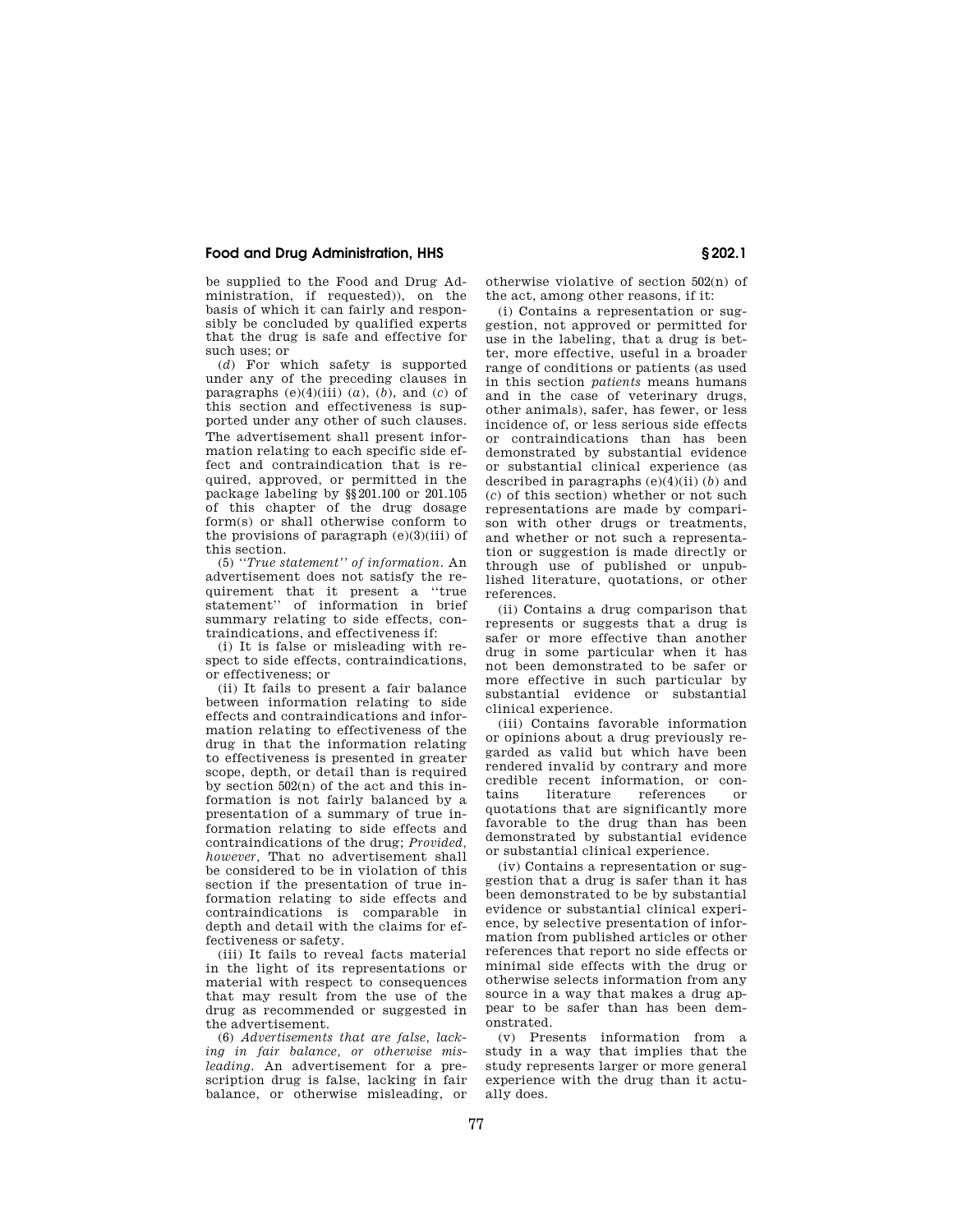# **§ 202.1 21 CFR Ch. I (4–1–01 Edition)**

(vi) Contains references to literature or studies that misrepresent the effectiveness of a drug by failure to disclose that claimed results may be due to concomitant therapy, or by failure to disclose the credible information available concerning the extent to which claimed results may be due to placebo effect (information concerning placebo effect is not required unless the advertisement promotes the drug for use by man).

(vii) Contains favorable data or conclusions from nonclinical studies of a drug, such as in laboratory animals or in vitro, in a way that suggests they have clinical significance when in fact no such clinical significance has been demonstrated.

(viii) Uses a statement by a recognized authority that is apparently favorable about a drug but fails to refer to concurrent or more recent unfavorable data or statements from the same authority on the same subject or subjects.

(ix) Uses a quote or paraphrase out of context to convey a false or misleading idea.

(x) Uses literature, quotations, or references that purport to support an advertising claim but in fact do not support the claim or have relevance to the claim.

(xi) Uses literature, quotations, or references for the purpose of recommending or suggesting conditions of drug use that are not approved or permitted in the drug package labeling.

(xii) Offers a combination of drugs for the treatment of patients suffering from a condition amenable to treatment by any of the components rather than limiting the indications for use to patients for whom concomitant therapy as provided by the fixed combination drug is indicated, unless such condition is included in the uses permitted under paragraph (e)(4) of this section.

(xiii) Uses a study on normal individuals without disclosing that the subjects were normal, unless the drug is intended for use on normal individuals.

(xiv) Uses ''statistics'' on numbers of patients, or counts of favorable results or side effects, derived from pooling data from various insignificant or dissimilar studies in a way that suggests either that such ''statistics'' are valid

if they are not or that they are derived from large or significant studies supporting favorable conclusions when such is not the case.

(xv) Uses erroneously a statistical finding of ''no significant difference'' to claim clinical equivalence or to deny or conceal the potential existence of a real clinical difference.

(xvi) Uses statements or representations that a drug differs from or does not contain a named drug or category of drugs, or that it has a greater potency per unit of weight, in a way that suggests falsely or misleadingly or without substantial evidence or substantial clinical experience that the advertised drug is safer or more effective than such other drug or drugs.

(xvii) Uses data favorable to a drug derived from patients treated with dosages different from those recommended in approved or permitted labeling if the drug advertised is subject to section 505 of the act, or, in the case of other drugs, if the dosages employed were different from those recommended in the labeling and generally recognized as safe and effective. This provision is not intended to prevent citation of reports of studies that include some patients treated with dosages different from those authorized, if the results in such patients are not used.

(xviii) Uses headline, subheadline, or pictorial or other graphic matter in a way that is misleading.

(xix) Represents or suggests that drug dosages properly recommended for use in the treatment of certain classes of patients or disease conditions are safe and effective for the treatment of other classes of patients or disease conditions when such is not the case.

(xx) Presents required information relating to side effects or contraindications by means of a general term for a group in place of disclosing each specific side effect and contraindication (for example employs the term *blood* dyscrasias instead of "leukopenia,"<br>"agranulocytosis," "neutropenia," "agranulocytosis," etc.) unless the use of such general term conforms to the provisions of paragraph (e)(3)(iii) of this section.

*Provided, however,* That any provision of this paragraph shall be waived with respect to a specified advertisement as set forth in a written communication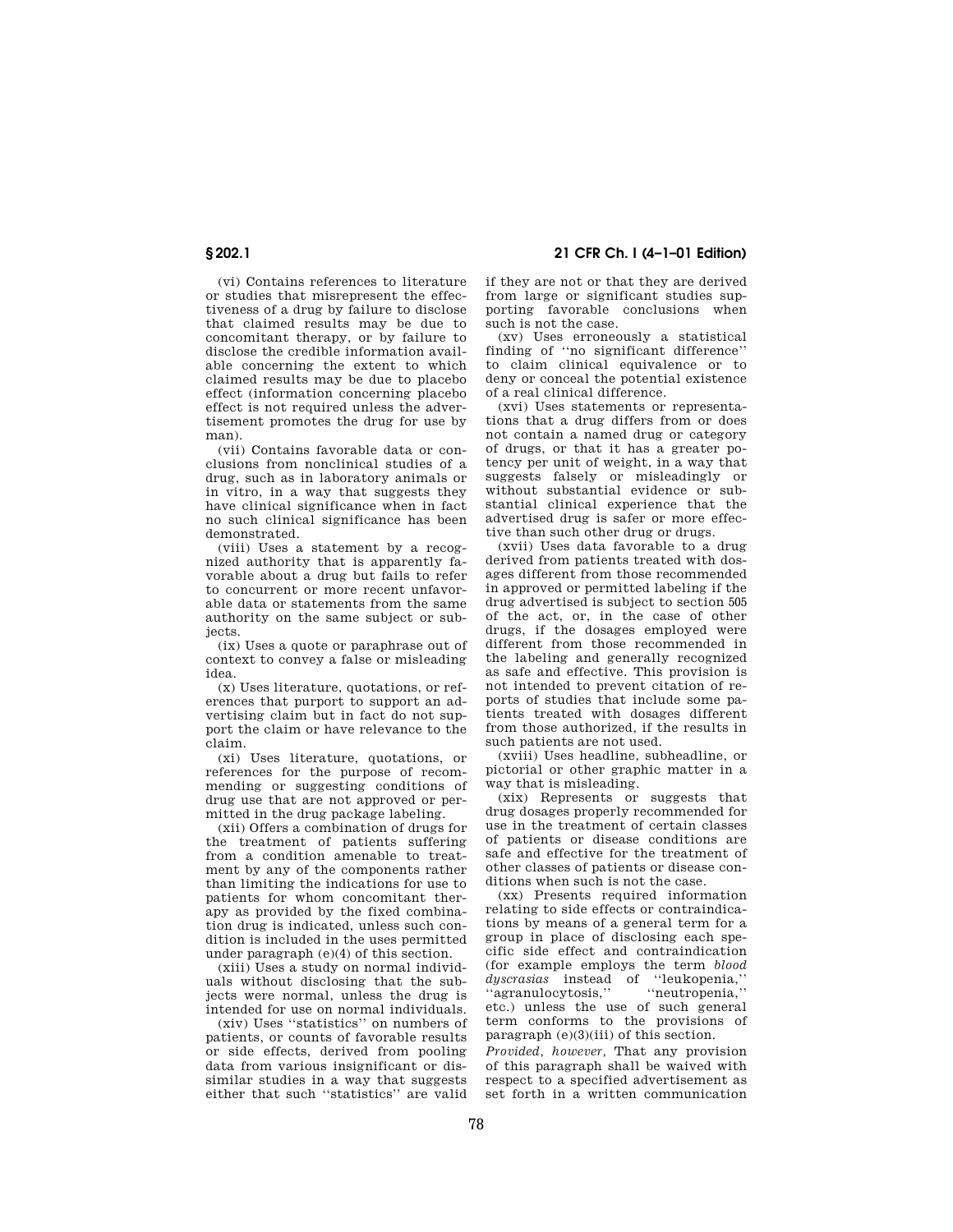from the Food and Drug Administration on a petition for such a waiver from a person who would be adversely affected by the enforcement of such provision on the basis of a showing that the advertisement is not false, lacking in fair balance, or otherwise misleading, or otherwise violative of section 502(n) of the act. A petition for such a waiver shall set forth clearly and concisely the petitioner's interest in the advertisement, the specific provision of this paragraph from which a waiver is sought, a complete copy of the advertisement, and a showing that the advertisement is not false, lacking in fair balance, or otherwise misleading, or otherwise violative of section 502(n) of the act.

(7) *Advertisements that may be false, lacking in fair balance, or otherwise misleading.* An advertisement may be false, lacking in fair balance, or otherwise misleading or otherwise violative of section  $502(n)$  of the act if it:

(i) Contains favorable information or conclusions from a study that is inadequate in design, scope, or conduct to furnish significant support for such information or conclusions.

(ii) Uses the concept of ''statistical significance'' to support a claim that has not been demonstrated to have clinical significance or validity, or fails to reveal the range of variations around the quoted average results.

(iii) Uses statistical analyses and techniques on a retrospective basis to discover and cite findings not soundly supported by the study, or to suggest scientific validity and rigor for data from studies the design or protocol of which are not amenable to formal statistical evaluations.

(iv) Uses tables or graphs to distort or misrepresent the relationships, trends, differences, or changes among the variables or products studied; for example, by failing to label abscissa and ordinate so that the graph creates a misleading impression.

(v) Uses reports or statements represented to be statistical analyses, interpretations, or evaluations that are inconsistent with or violate the established principles of statistical theory, methodology, applied practice, and inference, or that are derived from clinical studies the design, data, or con-

duct of which substantially invalidate the application of statistical analyses, interpretations, or evaluations.

(vi) Contains claims concerning the mechanism or site of drug action that are not generally regarded as established by scientific evidence by experts qualified by scientific training and experience without disclosing that the claims are not established and the limitations of the supporting evidence.

(vii) Fails to provide sufficient emphasis for the information relating to side effects and contraindications, when such information is contained in a distinct part of an advertisement, because of repetition or other emphasis in that part of the advertisement of claims for effectiveness or safety of the drug.

(viii) Fails to present information relating to side effects and contraindications with a prominence and readability reasonably comparable with the presentation of information relating to effectiveness of the drug, taking into account all implementing factors such as typography, layout, contrast, headlines, paragraphing, white space, and any other techniques apt to achieve emphasis.

(ix) Fails to provide adequate emphasis (for example, by the use of color scheme, borders, headlines, or copy that extends across the gutter) for the fact that two facing pages are part of the same advertisement when one page contains information relating to side effects and contraindications.

(x) In an advertisement promoting use of the drug in a selected class of patients (for example, geriatric patients or depressed patients), fails to present with adequate emphasis the significant side effects and contraindications or the significant dosage considerations, when dosage recommendations are included in an advertisement, especially applicable to that selected class of patients.

(xi) Fails to present on a page facing another page (or on another full page) of an advertisement on more than one page, information relating to side effects and contraindications when such information is in a distinct part of the advertisement.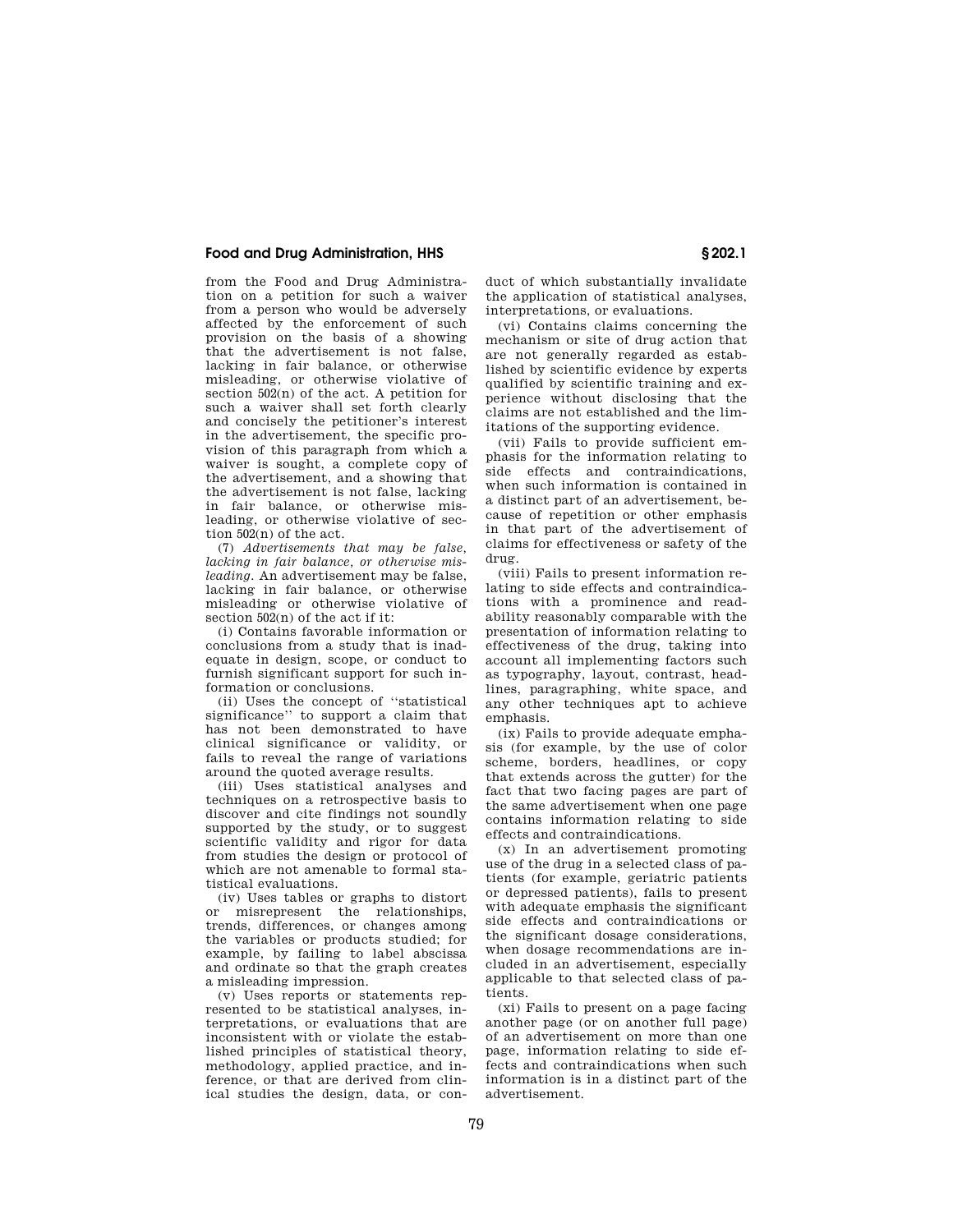(xii) Fails to include on each page or spread of an advertisement the information relating to side effects and contraindications or a prominent reference to its presence and location when it is presented as a distinct part of an advertisement.

(xiii) Contains information from published or unpublished reports or opinions falsely or misleadingly represented or suggested to be authentic or authoritative.

(f)–(i) [Reserved]

(j)(1) No advertisement concerning a particular prescription drug may be disseminated without prior approval by the Food and Drug Administration if:

(i) The sponsor or the Food and Drug Administration has received information that has not been widely publicized in medical literature that the use of the drug may cause fatalities or serious damage;

(ii) The Commissioner (or in his absence the officer acting as Commissioner), after evaluating the reliability of such information, has notified the sponsor that the information must be a part of the advertisements for the drug; and

(iii) The sponsor has failed within a reasonable time as specified in such notification to present to the Food and Drug Administration a program, adequate in light of the nature of the information, for assuring that such information will be publicized promptly and adequately to the medical profession in subsequent advertisements.

If the Commissioner finds that the program presented is not being followed, he will notify the sponsor that prior approval of all advertisements for the particular drug will be required. Nothing in this paragraph is to be construed as limiting the Commissioner's or the Secretary's rights, as authorized by law, to issue publicity, to suspend any new-drug application, to decertify any antibiotic, or to recommend any regulatory action.

(2) Within a reasonable time after information concerning the possibility that a drug may cause fatalities or serious damage has been widely publicized in medical literature, the Food and Drug Administration shall notify the sponsor of the drug by mail that

**§ 202.1 21 CFR Ch. I (4–1–01 Edition)**

prior approval of advertisements for the drug is no longer necessary.

(3) Dissemination of an advertisement not in compliance with this paragraph shall be deemed to be an act that causes the drug to be misbranded under section 502(n) of the act.

(4) Any advertisement may be submitted to the Food and Drug Administration prior to publication for comment. If the advertiser is notified that the submitted advertisement is not in violation and, at some subsequent time, the Food and Drug Administration changes its opinion, the advertiser will be so notified and will be given a reasonable time for correction before any regulatory action is taken under this section. Notification to the advertiser that a proposed advertisement is or is not considered to be in violation shall be in written form.

(5) The sponsor shall have an opportunity for a regulatory hearing before the Food and Drug Administration pursuant to part 16 of this chapter with respect to any determination that prior approval is required for advertisements concerning a particular prescription drug, or that a particular advertisement is not approvable.

(k) An advertisement issued or caused to be issued by the manufacturer, packer, or distributor of the drug promoted by the advertisement and which is not in compliance with section 502(n) of the act and the applicable regulations thereunder shall cause stocks of such drug in possession of the person responsible for issuing or causing the issuance of the advertisement, and stocks of the drug distributed by such person and still in the channels of commerce, to be misbranded under section 502(n) of the act.

 $(l)(1)$  Advertisements subject to section 502(n) of the act include advertisements in published journals, magazines, other periodicals, and newspapers, and advertisements broadcast through media such as radio, television, and telephone communication systems.

(2) Brochures, booklets, mailing pieces, detailing pieces, file cards, bulletins, calendars, price lists, catalogs, house organs, letters, motion picture films, film strips, lantern slides, sound